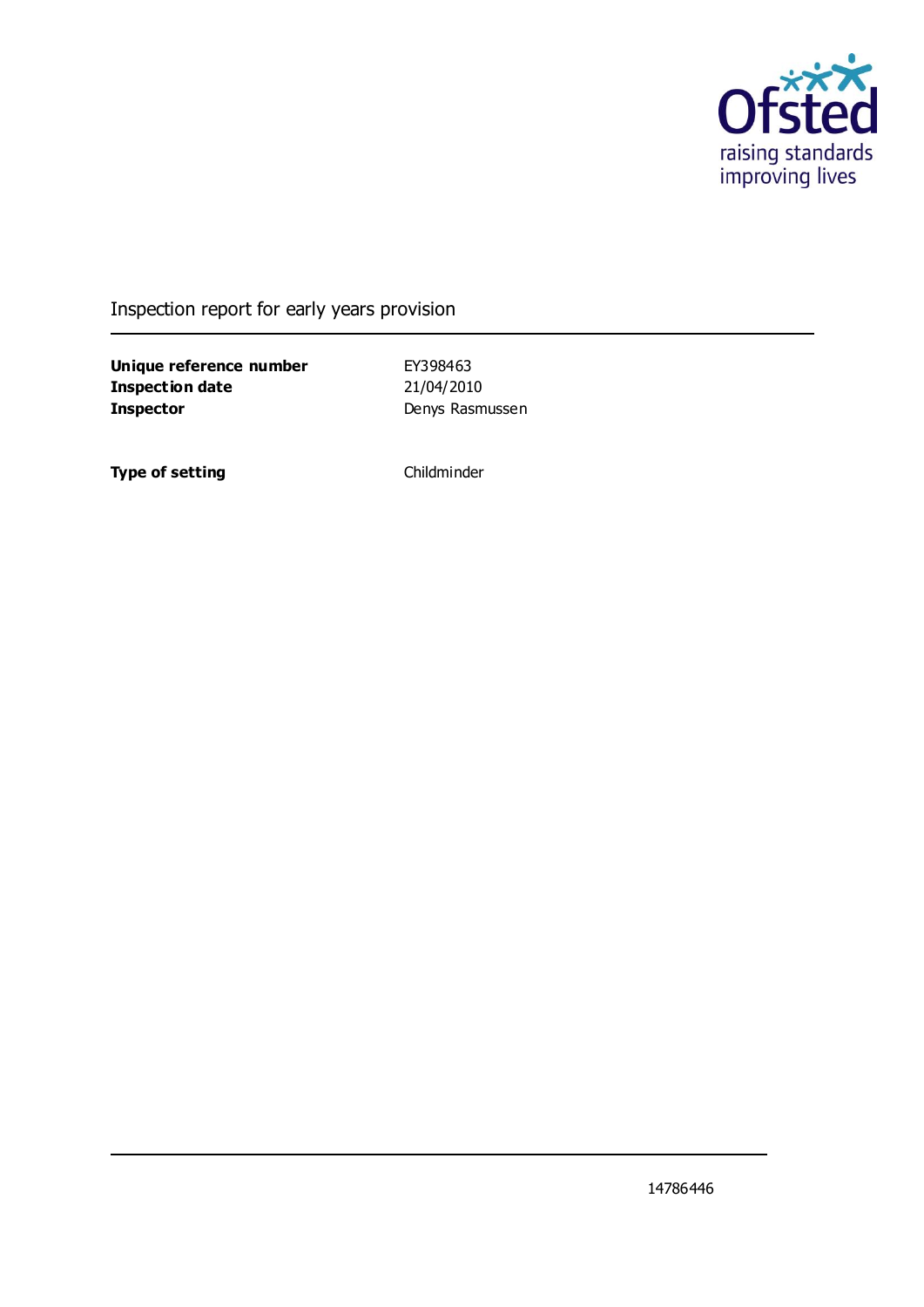The Office for Standards in Education, Children's Services and Skills (Ofsted) regulates and inspects to achieve excellence in the care of children and young people, and in education and skills for learners of all ages. It regulates and inspects childcare and children's social care, and inspects the Children and Family Court Advisory Support Service (Cafcass), schools, colleges, initial teacher training, work-based learning and skills training, adult and community learning, and education and training in prisons and other secure establishments. It rates council children's services, and inspects services for looked after children, safeguarding and child protection.

If you would like a copy of this document in a different format, such as large print or Braille, please telephone 0300 123 1231, or email enquiries@ofsted.gov.uk.

You may copy all or parts of this document for non-commercial educational purposes, as long as you give details of the source and date of publication and do not alter the information in any way.

Royal Exchange Buildings St Ann's Square Manchester M2 7LA

T: 0300 123 1231 Textphone: 0161 618 8524 E: enquiries@ofsted.gov.uk W: [www.ofsted.gov.uk](http://www.ofsted.gov.uk/)

© Crown copyright 2009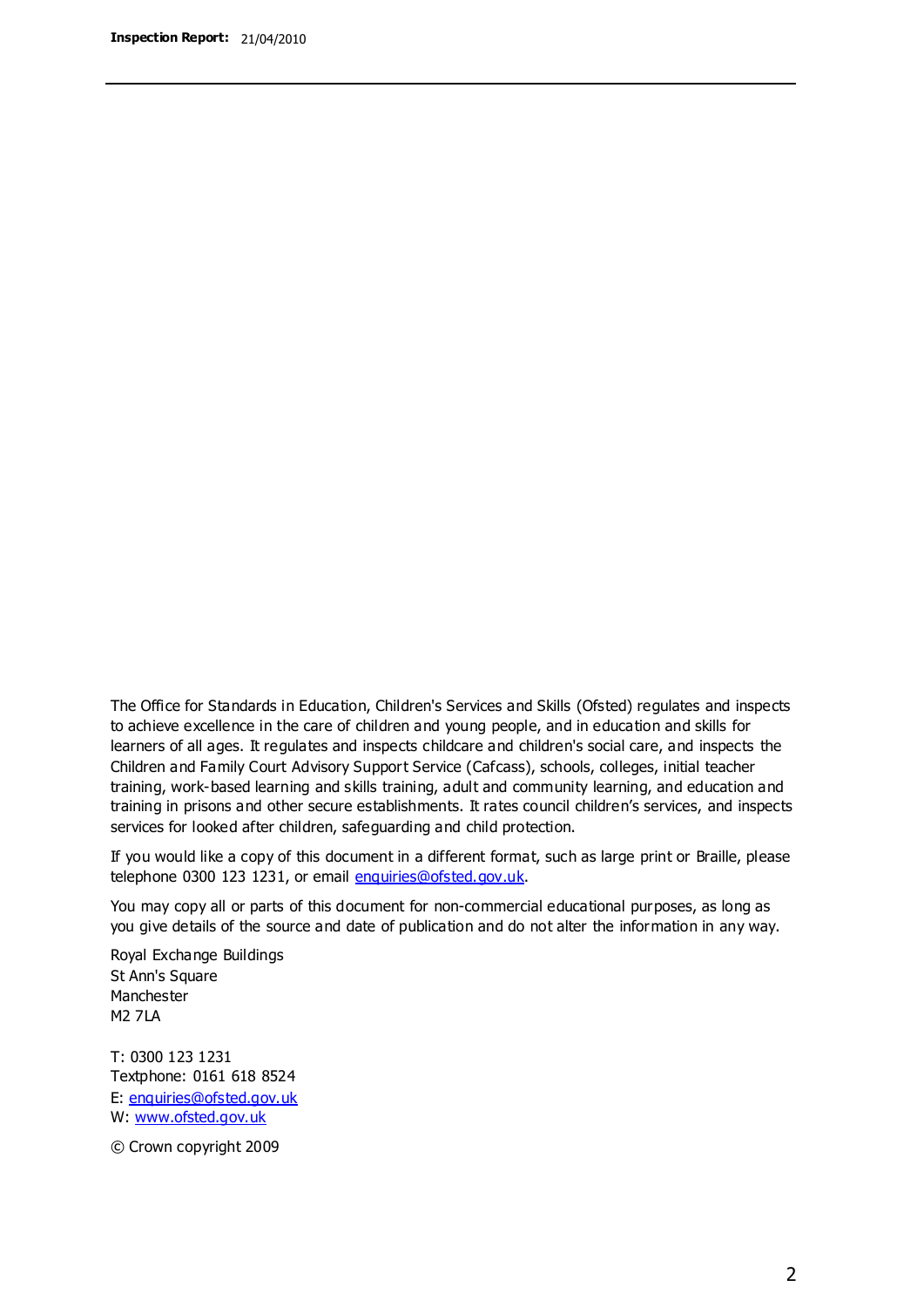## **Introduction**

This inspection was carried out by Ofsted under Sections 49 and 50 of the Childcare Act 2006 on the quality and standards of the registered early years provision. 'Early years provision' refers to provision regulated by Ofsted for children from birth to 31 August following their fifth birthday (the early years age group). The registered person must ensure that this provision complies with the statutory framework for children's learning, development and welfare, known as the *Early* Years Foundation Stage.

The provider must provide a copy of this report to all parents with children at the setting where reasonably practicable. The provider must provide a copy of the report to any other person who asks for one, but may charge a fee for this service (The Childcare (Inspection) Regulations 2008 regulations 9 and 10).

The setting also makes provision for children older than the early years age group which is registered on the voluntary and/or compulsory part(s) of the Childcare Register. This report does not include an evaluation of that provision, but a comment about compliance with the requirements of the Childcare Register is included in Annex B.

Please see our website for more information about each childcare provider. We publish inspection reports, conditions of registration and details of complaints we receive where we or the provider take action to meet the requirements of registration.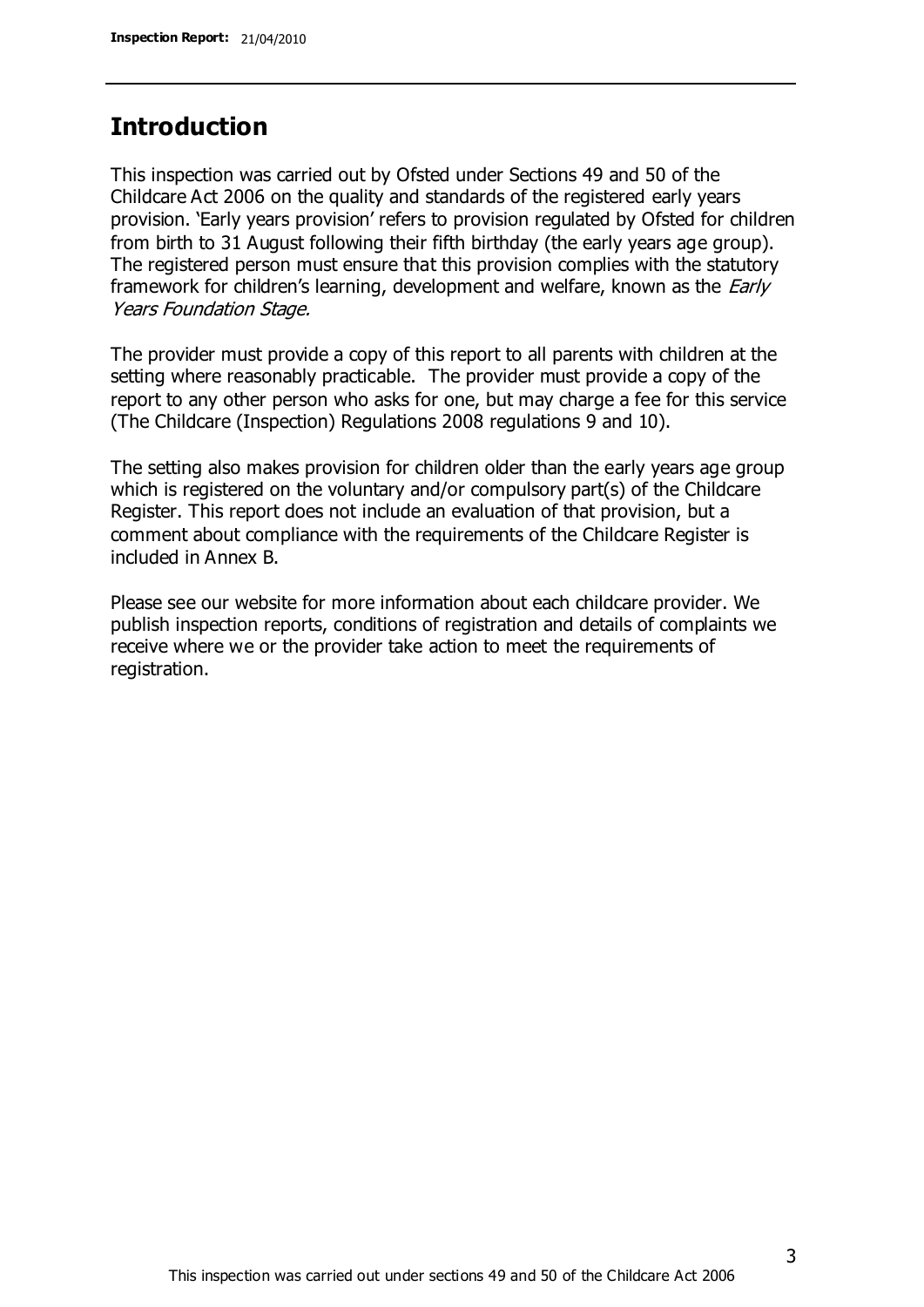## **Description of the childminding**

The childminder has been registered since 2009. She lives with her partner and two children aged 15 and three years in a house in Thornton Heath, London borough of Croydon. The whole of the home is used for childminding in which there is also a room and decking area set out as playrooms. There is a fully enclosed garden area for outside play.

The childminder is registered to provide care for a maximum of five children. There are currently two children in the early years age range on roll. The childminder is registered on the following registers: Early years, compulsory and voluntary Childcare Registers. The childminding service is closed for the last week in December, the first week in January, a week at Easter and two weeks during August.

# **The overall effectiveness of the early years provision**

Overall the quality of the provision is good.

The childminder's good knowledge of the Early Years Foundation Stage ensures children's learning, development and welfare are successfully promoted. The environment is very well organised in a child orientated manner conducive to learning, and has an abundance of high quality equipment and play resources both indoors and outside which are freely available to the children. Children are well safeguarded and are able to play in a safe, secure and stimulating environment because of the childminder's effective procedures, excellent play resources, and professional approach. The childminder has started to identify some aspects of her provision that she would like to develop further and her commitment to ongoing training and listening to the views of parents provide a sound basis for her capacity to maintain continuous improvement. Children make good progress in their learning and development in relation to their starting points because the childminder recognises their uniqueness and provides a tailored learning environment to meet their individual needs.

# **What steps need to be taken to improve provision further?**

To further improve the early years provision the registered person should:

- improve imagery with regard to diversity by including positive images of disabled people.
- develop self-evaluation systems to collate all the information into a working document for example by adding feedback from the Local Authority.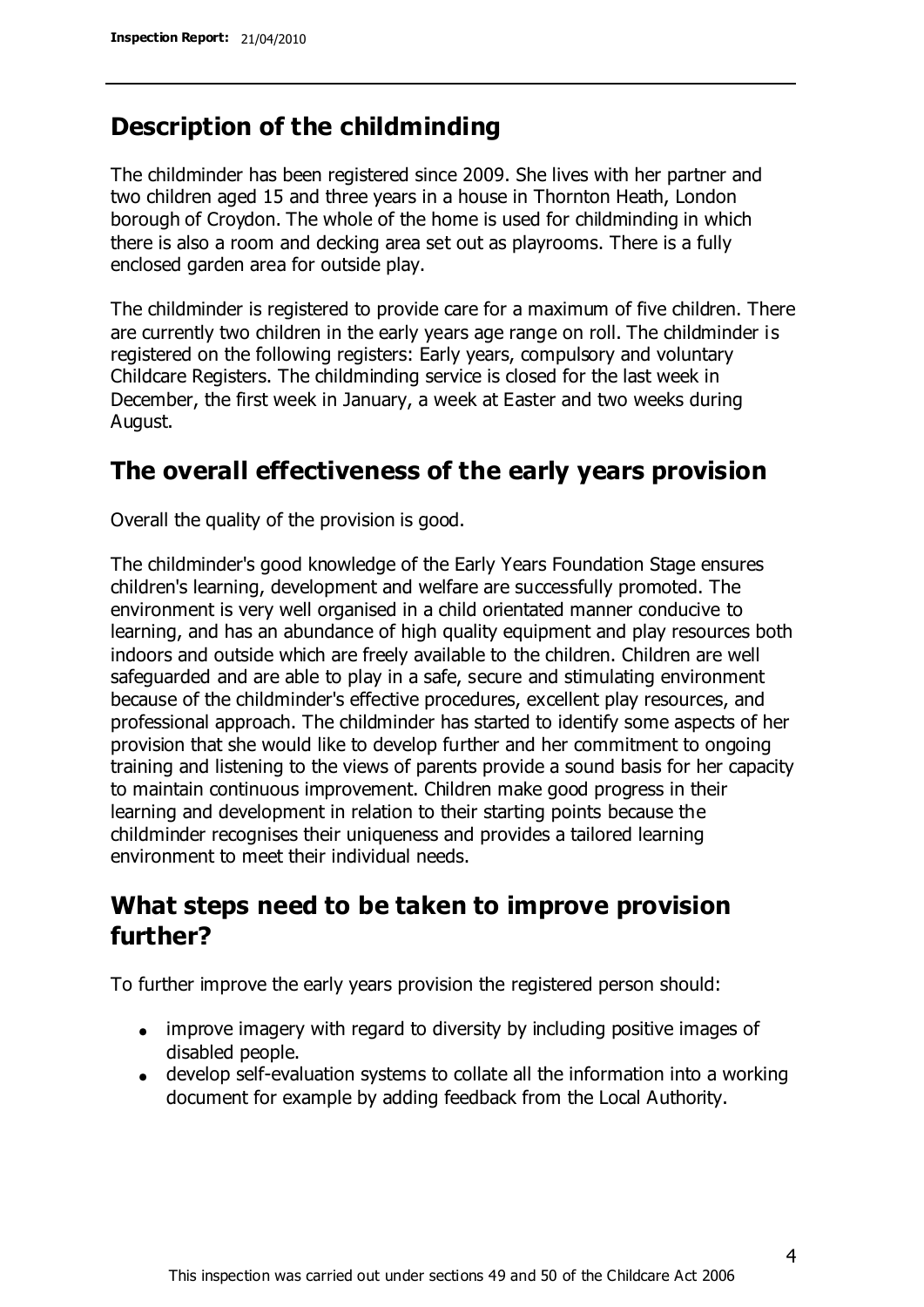# **The effectiveness of leadership and management of the early years provision**

Children are able to play safely because of the childminder's robust risk assessment procedures both indoors and outside. The childminder practices fire evacuation so that children learn how to leave the premises quickly and safely. She protects children by ensuring her vetting systems are effective and demonstrated this by notifying Ofsted of any future assistants or person aged over 16 living in the household. The childminder has attended safeguarding training which has ensured she understands her responsibility and legal duties with regards to child protection issues. The childminder is beginning to recognise her strengths and weaknesses and adapts and improves her practice after discussion with the children's parents. The childminder has identified that she wants to develop her self-evaluation systems into a working document; she does not as yet collate all feedback she gains about her service, this includes feedback from the Local Authority. She has attended all the mandatory training and is keen to improve her knowledge to keep herself up-to-date.

The childminder is fostering good relationships with the parents and respects their wishes in the care of their child. Parents are given daily feedback about their child both verbally and written. This is collated into an 'all about me' book which comments on the activities the children participated in, what they ate, their toileting and any other relevant information. The parents are encouraged to take this home and add their own comments. This helps promote continuous dialogue to ensure consistency of care. The childminder invited the parents to a parent evening to discuss their child's progress and any concerns they might have. There is a wealth of interesting information for parents, displayed in the hall and on the parents notice board. This also displays information about the childminder's service, her planning, exclusion periods for infectious diseases along with her registration certificate and qualifications. The childminder is aware of the need to build effective partnerships with other providers if children attend other settings and is more than willing to liaise with other professionals should the need arise.

The childminder's home and garden is conducive to learning, well organised with good quality age appropriate play resources which cover all areas of learning. The childminder ensures there is no gender stereotyping of toys and activities and that children are encouraged and feel confident to play with all the equipment and engage in all the activities offered. The playroom is exceptionally attractively presented with displays of children's work, posters and photographs of the children engaged in activities. There is an abundance of positive imagery within the environment with the exception of people with disabilities.

# **The quality and standards of the early years provision and outcomes for children**

The childminder uses observations of the children to inform her planning. She notes the next steps in the children's learning through observations of their development and their interests. For example, she noticed a child was intrigued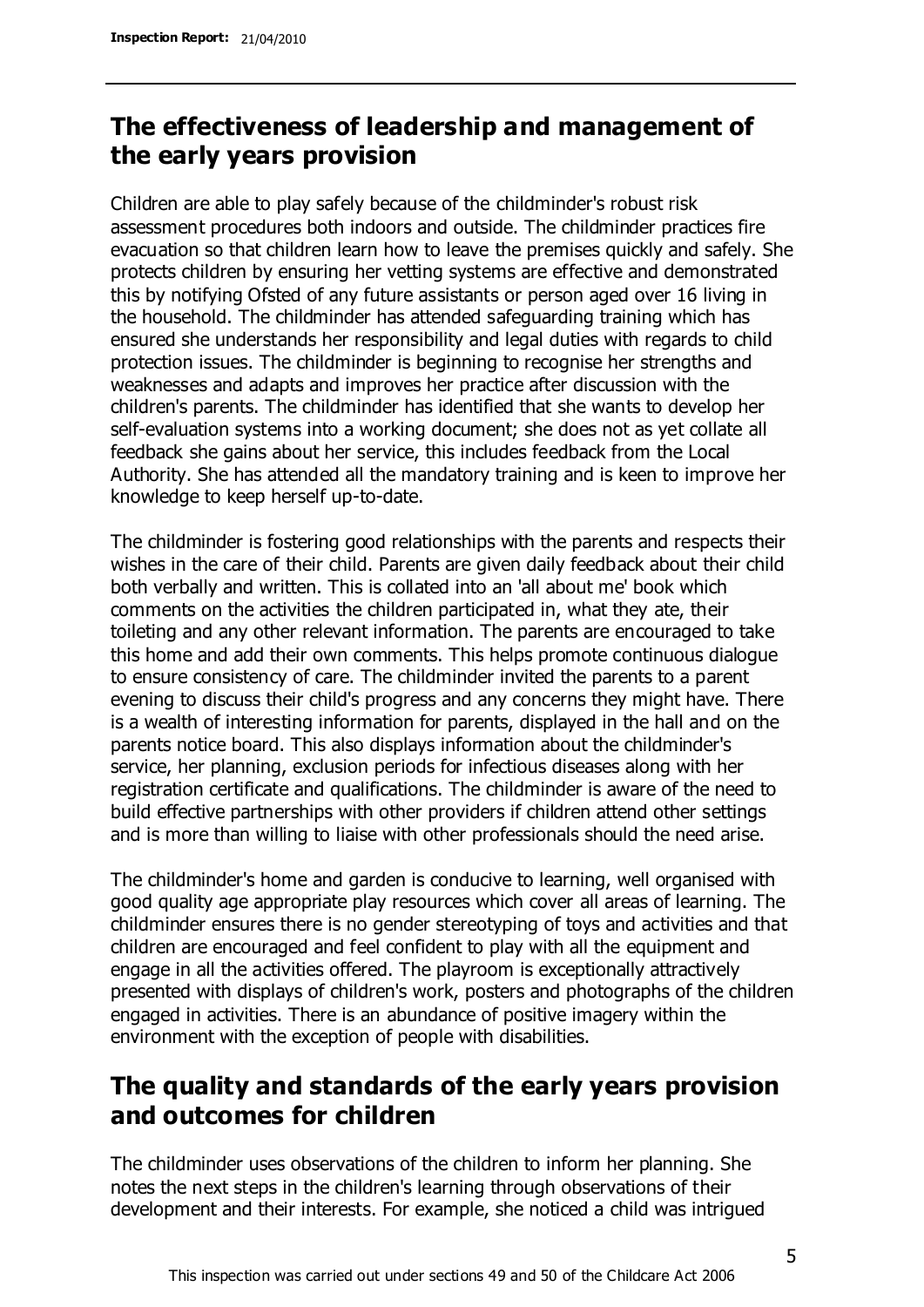with a new light she had installed so she extended this interest by organising a trip to a light shop, discussed the different types of lighting and plan to go to the library to borrow books to continue the interest. Photographs are also used to show parents children's achievements and as a discussion tool with the children. The childminder is skilled in preventing conflict because she understands the children's individual personalities and helps them to play harmoniously together by being a positive role model. She spends a lot of time playing with the children and encouraging them to play.

Close relationships are evident; children approach the childminder for cuddles and their self-esteem and confidence are developing in response to her praise and encouragement. She supervises the children closely and intuitively attends to their needs both physically and emotionally, ensuring they feel safe and secure. The childminder helps the children to be aware of their own safety when practicing road safety and fire evacuation drills. The children are familiar with simple hygiene routines such as washing their hands before eating and their independence is encouraged by being involved in daily routines such as laying the table for dinner and pouring themselves a drink. Meal times are relaxed with healthy and nutritious meals offered to encourage healthy lifestyles.

Children are regularly taken to local groups to support their social skills and there is a good variety of equipment to encourage physical development and to ensure the children have plenty of exercise. For example, the bouncy castle and trampoline in the childminder's garden and the regular visits to the local park. The childminder spends a great deal of time talking to the children and encouraging language through circle time, reading and singing. Visually there are labels that help children to recognise letter shapes and words and there are materials available to encourage children to draw, paint and experiment with mark making. The children experiment with materials and enjoyed waving material around in the garden in time with the music.

They learn about cultural traditions and festivals, for example during Chinese New Year they visited a Chinese shop, looked at Chinese writing and had Chinese food for their tea. The children are encouraged to count through everyday routine, sing number songs and experiment with volume and capacity in the sand and water trays. The children enjoy a variety of activities with a wide range of different materials to explore with. They enjoy messy and water play. During water play different objects are placed in the water so they can feel the textures and sometimes ice is added to the water to feel the sensation of the temperature changing in the water. Equipment is presented to allow choice and the children are 'at home' and relaxed in the childminder's home accessing play resources confidently.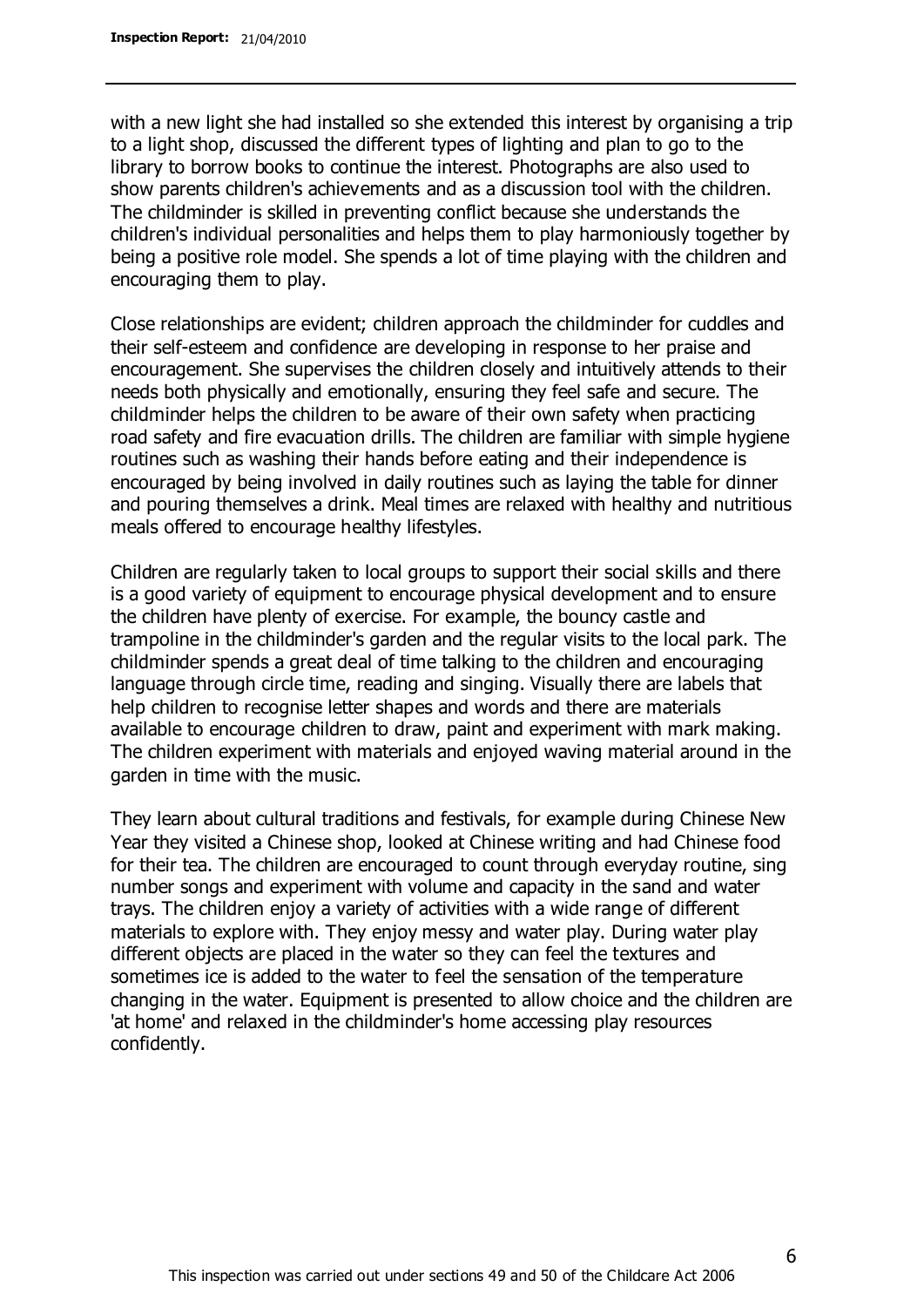# **Annex A: record of inspection judgements**

#### **The key inspection judgements and what they mean**

Grade 1 is Outstanding: this aspect of the provision is of exceptionally high quality Grade 2 is Good: this aspect of the provision is strong Grade 3 is Satisfactory: this aspect of the provision is sound Grade 4 is Inadequate: this aspect of the provision is not good enough

### **The overall effectiveness of the early years provision**

| How well does the setting meet the needs of the      |  |
|------------------------------------------------------|--|
| children in the Early Years Foundation Stage?        |  |
| The capacity of the provision to maintain continuous |  |
| improvement                                          |  |

### **The effectiveness of leadership and management of the early years provision**

| How effectively is the Early Years Foundation Stage led           |   |
|-------------------------------------------------------------------|---|
| and managed?                                                      |   |
| The effectiveness of leadership and management in embedding       |   |
| ambition and driving improvement                                  |   |
| The effectiveness with which the setting deploys resources        |   |
| The effectiveness with which the setting promotes equality and    |   |
| diversity                                                         |   |
| The effectiveness of safeguarding                                 | 2 |
| The effectiveness of the setting's self-evaluation, including the |   |
| steps taken to promote improvement                                |   |
| The effectiveness of partnerships                                 | 3 |
| The effectiveness of the setting's engagement with parents and    |   |
| carers                                                            |   |

## **The quality of the provision in the Early Years Foundation Stage**

The quality of the provision in the Early Years Foundation Stage  $\vert$  2

## **Outcomes for children in the Early Years Foundation Stage**

| <b>Outcomes for children in the Early Years Foundation</b>    |  |
|---------------------------------------------------------------|--|
| <b>Stage</b>                                                  |  |
| The extent to which children achieve and enjoy their learning |  |
| The extent to which children feel safe                        |  |
| The extent to which children adopt healthy lifestyles         |  |
| The extent to which children make a positive contribution     |  |
| The extent to which children develop skills for the future    |  |

Any complaints about the inspection or report should be made following the procedures set out in the guidance available from Ofsted's website: www.ofsted.gov.uk